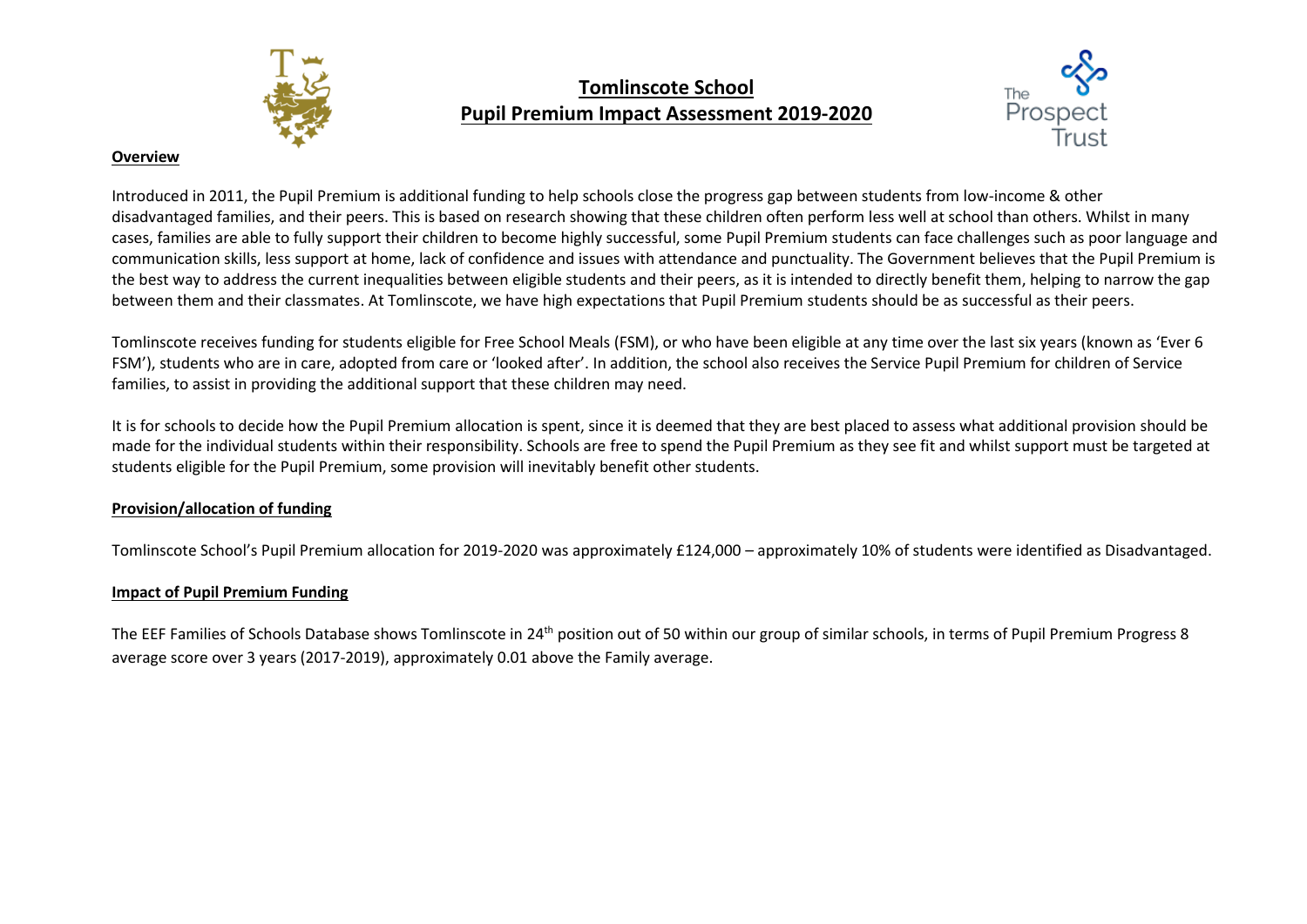| <b>AREA OF SCHOOL LIFE</b>      | <b>FUNDED ACTIVITIES</b>                                                                                                                                                                       | <b>IMPACT</b>                                                                                                                                                                                                                                                                                                                                                                                                                                                                                                                                                                                                                                                                                                                                                                                                                                                                                                                                                                                                                                                                                                                                                                                                                                                                                                                                                                                                                                                                                                                                   |
|---------------------------------|------------------------------------------------------------------------------------------------------------------------------------------------------------------------------------------------|-------------------------------------------------------------------------------------------------------------------------------------------------------------------------------------------------------------------------------------------------------------------------------------------------------------------------------------------------------------------------------------------------------------------------------------------------------------------------------------------------------------------------------------------------------------------------------------------------------------------------------------------------------------------------------------------------------------------------------------------------------------------------------------------------------------------------------------------------------------------------------------------------------------------------------------------------------------------------------------------------------------------------------------------------------------------------------------------------------------------------------------------------------------------------------------------------------------------------------------------------------------------------------------------------------------------------------------------------------------------------------------------------------------------------------------------------------------------------------------------------------------------------------------------------|
| <b>Student Support Officers</b> | Permanent employment of 2 members of staff<br>(1 KS3 & 1 KS4)                                                                                                                                  | Working closely with all students, including Pupil premium students. In 2019-<br>2020, 44 Pupil Premium students had contact with either member of staff in<br>order to discuss/address pastoral issues and a number of those had regular<br>contact. Close contact with outside agencies on a number of occasions and with<br>parents/carers in all cases. 24 students were in KS3 and 20 students in KS4.<br>4 LAC students received substantial attention and support (a minimum of 6<br>formal meetings per year involving preparation ahead and report writing,<br>meetings with the students themselves, regular phone contact with carers, etc.).<br>In addition, 5 Pupil Premium students, were involved in the 'Early help' process<br>(involving meeting with external agencies on a regular basis, report writing, etc.).<br>The data shows that the percentages of Pupil Premium students gaining Fixed<br>Term exclusions remains low within each year group:<br>.0.33% of the whole Yr7 cohort (3.03% of the Yr7 PP group),<br>. 1.06% of the whole Yr8 cohort (7.50% of the Yr8 PP group),<br>.0.35% of the whole Yr9 cohort (2.94% of the Yr9 PP group),<br>.0.37% of the whole Yr10 cohort (4.00% of the Yr10 PP group),<br>.0.78% of the whole Yr11 cohort (8.33% of the Yr11 PP group).<br>Student Support Officers have helped keep percentages low and a significant<br>number of interventions occurred with Disadvantaged students. There were no<br>permanent exclusions for Pupil Premium students during this period. |
| <b>Maths</b>                    | Employment of an additional member of staff<br>who works with Disadvantaged students.<br>Targeted intervention with small groups of<br>students withdrawn from lessons at KS3 &<br><b>KS4.</b> | 2 students were targeted for a Year 11 Revision evening in January 2020.<br>Identified students were given a revision guide as well as additional revision<br>booklets in the classroom.<br>. 10 students were invited to attend 5 Saturday sessions in January/February<br>2020.                                                                                                                                                                                                                                                                                                                                                                                                                                                                                                                                                                                                                                                                                                                                                                                                                                                                                                                                                                                                                                                                                                                                                                                                                                                               |
| Literacy                        | Development of the Accelerated Reader<br>programme in its sixth year                                                                                                                           | <b>Accelerated Reader:</b><br>We were unable to run Star Reading assessments in the summer term as running<br>the sessions remotely was not possible. Therefore, the following compares Yr7<br>data from the September 19/20 term and the September 20/21 term, as Yr7<br>students continued their participation of AR into Yr8.<br>Pupil Premium Yr7 growth: there was a +5-month improvement during the 12-<br>month period with the Yr7 Pupil Premium students. This compared against a +9-<br>month improvement across the whole year group.                                                                                                                                                                                                                                                                                                                                                                                                                                                                                                                                                                                                                                                                                                                                                                                                                                                                                                                                                                                                |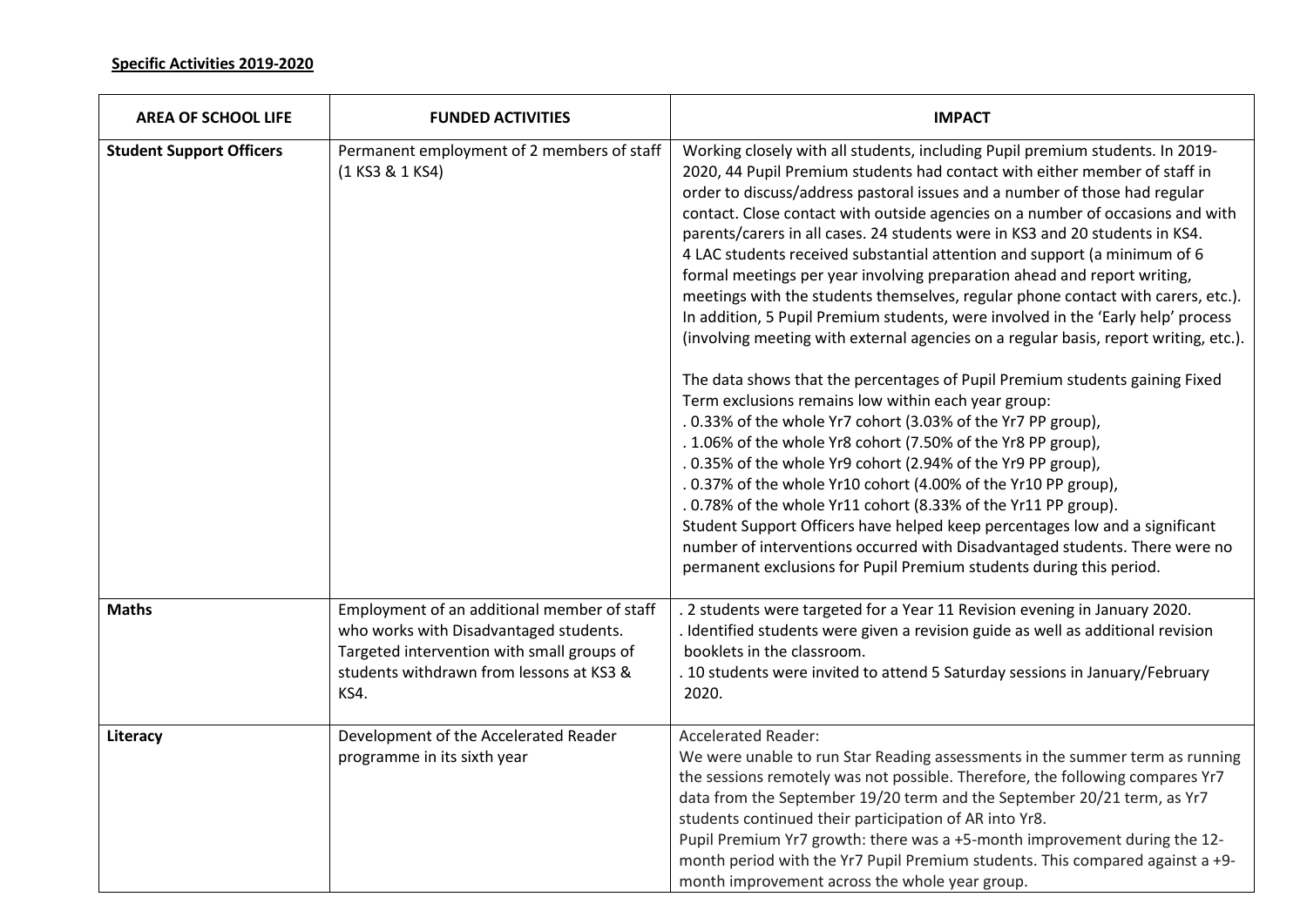|                               |                                                                                                                               | The Yr8 students did not continue their participation in AR into Yr9. Therefore,<br>the following compares the initial Star Reading assessments from September<br>2019, and then another at the start of the 19/20 spring term, in January.<br>Pupil Premium Yr8 growth: there was a -6-month reduction during the 4-month<br>period with the Yr8 Pupil Premium students. This compared against +1-month<br>improvement across the whole year group.                                                                                                                                                                                                                                                                                                                                                                                                         |
|-------------------------------|-------------------------------------------------------------------------------------------------------------------------------|--------------------------------------------------------------------------------------------------------------------------------------------------------------------------------------------------------------------------------------------------------------------------------------------------------------------------------------------------------------------------------------------------------------------------------------------------------------------------------------------------------------------------------------------------------------------------------------------------------------------------------------------------------------------------------------------------------------------------------------------------------------------------------------------------------------------------------------------------------------|
|                               | <b>ELSA</b> support                                                                                                           | 12 students, including 1 Pupil Premium student, benefited from dedicated<br>support from emotional literacy support assistants.                                                                                                                                                                                                                                                                                                                                                                                                                                                                                                                                                                                                                                                                                                                              |
| <b>Curriculum Provision</b>   | <b>GASP Motor Project</b>                                                                                                     | 6 Pupil Premium students were involved in this project, fully funded, in order to<br>provide them with an insight into a specific trade and the opportunity to pick up<br>new skills successfully.                                                                                                                                                                                                                                                                                                                                                                                                                                                                                                                                                                                                                                                           |
|                               | Enhanced provision through use of subject-<br>specific workshops                                                              | A handball specialist coach was hired to deliver a handball unit (6 weeks) to<br>ensure this allowed 3 Pupil Premium students the best possible outcome for their<br>team sport assessment.                                                                                                                                                                                                                                                                                                                                                                                                                                                                                                                                                                                                                                                                  |
|                               |                                                                                                                               | 24 Pupil Premium students also attended a performance of Jekyll & Hyde in<br>school thanks to financial support from Pupil Premium funds, which supported<br>their learning by heightening their understanding of the texts and enabling them<br>to experience literature in a more dynamic way.                                                                                                                                                                                                                                                                                                                                                                                                                                                                                                                                                             |
|                               |                                                                                                                               | 6 Pupil Premium students attended Christmas lectures at the Royal Institution.<br>Tickets were specifically for 'students who wouldn't normally have access to<br>similar opportunities'. This was a great chance to experience the real life impact<br>of Maths in an amazing environment.                                                                                                                                                                                                                                                                                                                                                                                                                                                                                                                                                                  |
| <b>Information Technology</b> | Laptops and iPads for Learning scheme<br>On-site technician support for<br>troubleshooting, repair, replacement &<br>upgrades | The school operates a 1:1 IT device scheme for all students to support their<br>learning. Pupil Premium students were provided with the opportunity of a free<br>iPad, including apps, insurance, warranty and accessories for use at home as well<br>as at school. The provision ensures that all Pupil Premium students have access<br>to a device to support their learning and not be disadvantaged. Access to an IT<br>device promotes individual learning, increased motivation through engagement<br>and enables different forms of learning. This structure, paired up with ongoing<br>staff training in order to develop skills and confidence with learning tools such as<br>Google Classroom, Screencastify and Teams, ensured that all students were<br>provided with the same chances to access learning from the perspective of<br>technology. |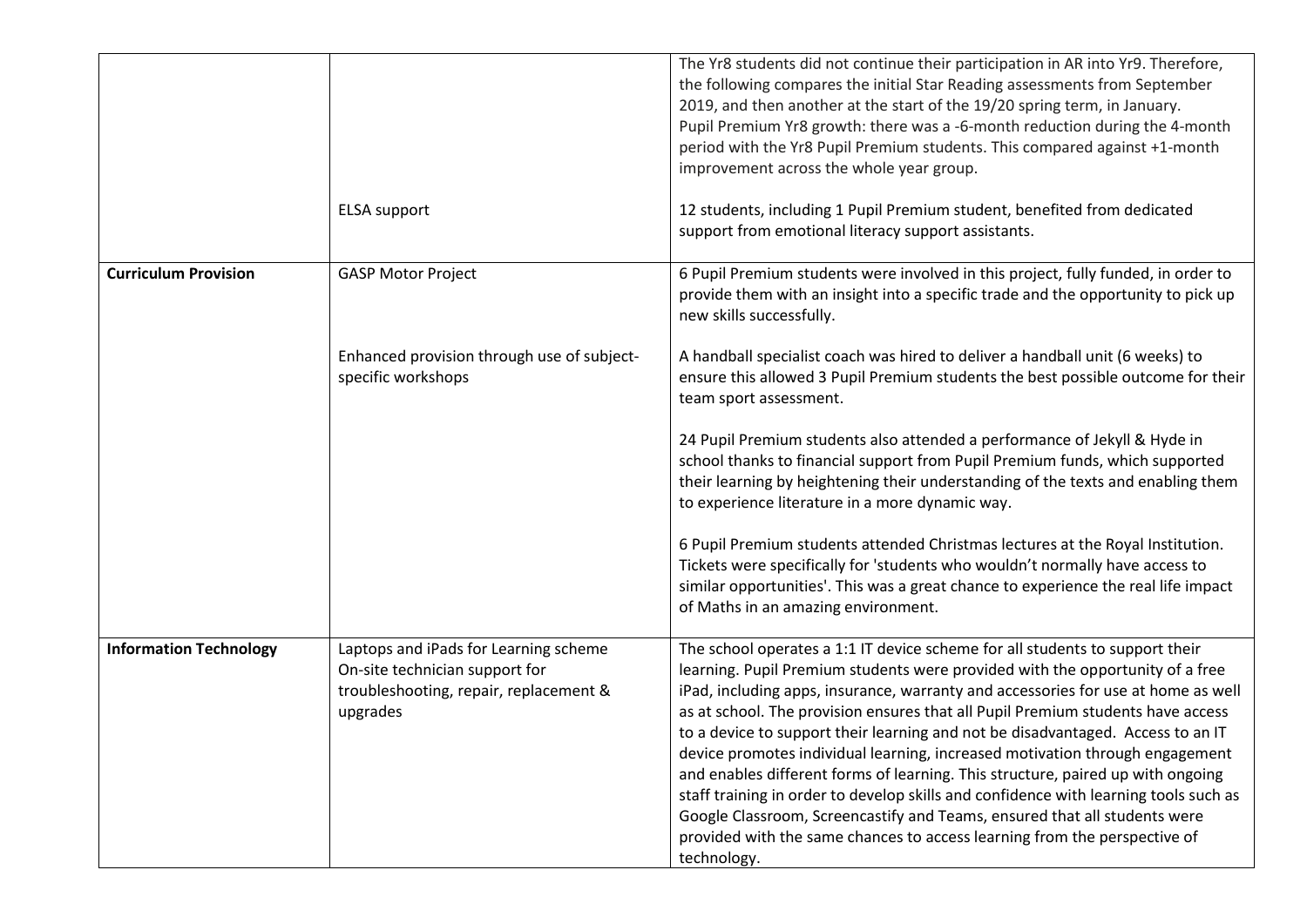|                           |                                                                             | In addition, 5 Pupil Premium students were provided with a keyboard and a<br>protective case to fit their iPads, in order to provide them with an alternative to<br>producing handwritten work and thus meet their specific needs.                                                                                                                                                                                                                                                                                                                                                                                                       |
|---------------------------|-----------------------------------------------------------------------------|------------------------------------------------------------------------------------------------------------------------------------------------------------------------------------------------------------------------------------------------------------------------------------------------------------------------------------------------------------------------------------------------------------------------------------------------------------------------------------------------------------------------------------------------------------------------------------------------------------------------------------------|
| <b>Educational Visits</b> | Visits supporting personal development and<br>enhancement of academic study | Trip to Cineworld where we introduced the theme of Gothic Fiction to Yr7<br>students, including 6 Pupil Premium. This provided them with knowledge of<br>gothic fiction which they were then able to use and refer to in subsequent<br>lessons.                                                                                                                                                                                                                                                                                                                                                                                          |
|                           |                                                                             | Visit to Milestones Museum in Basingstoke for Yr8 students to watch a<br>performance of A Christmas Carol, including 4 Pupil Premium. The play 'A<br>Christmas Carol' was being studied, and it enabled the students to gain a deeper<br>understanding it, including the context in which the story was written. The<br>students also enjoyed the pier amusement area of the museum and it helped<br>them appreciate the differences between Victorian life and life today.                                                                                                                                                              |
|                           |                                                                             | 3 Pupil Premium students benefited from financial support towards their<br>participation in the French & Spanish Exchanges. The schemes enabled them to<br>experience French & Spanish culture at first hand, as well as have the<br>opportunity to see their class work come to life. In addition to having to<br>communicate with their host family, they were provided with various language<br>activities to develop their linguistic skills, whilst in the local school or during<br>outings. There is strong evidence at Tomlinscote that those who take part in an<br>exchange visit achieve higher grades in their examinations. |
|                           |                                                                             | 10 students have benefitted from financial support towards the compulsory<br>Geography field trip, to provide them with the opportunity to collect data in<br>relation to physical and urban geography.                                                                                                                                                                                                                                                                                                                                                                                                                                  |
|                           |                                                                             | 6 Pupil Premium students attended the Art/photography trip to Kew Gardens to<br>research and collect a range of imagery for use in coursework portfolio in order<br>to enhance coursework submissions and final examination results. Students were<br>able to inform their own choices through their research.                                                                                                                                                                                                                                                                                                                           |
|                           |                                                                             | 4 students attended the Creative Digital Media trip to the Harry Potter studio in<br>order to provide them with opportunities to complete aspects of their<br>coursework. The cost of the activity was met thanks to Pupil Premium funding.<br>Another Pupil Premium student attended the Creative Digital Media trip to<br>Thorpe Park in order to collect data for the coursework component (taking                                                                                                                                                                                                                                    |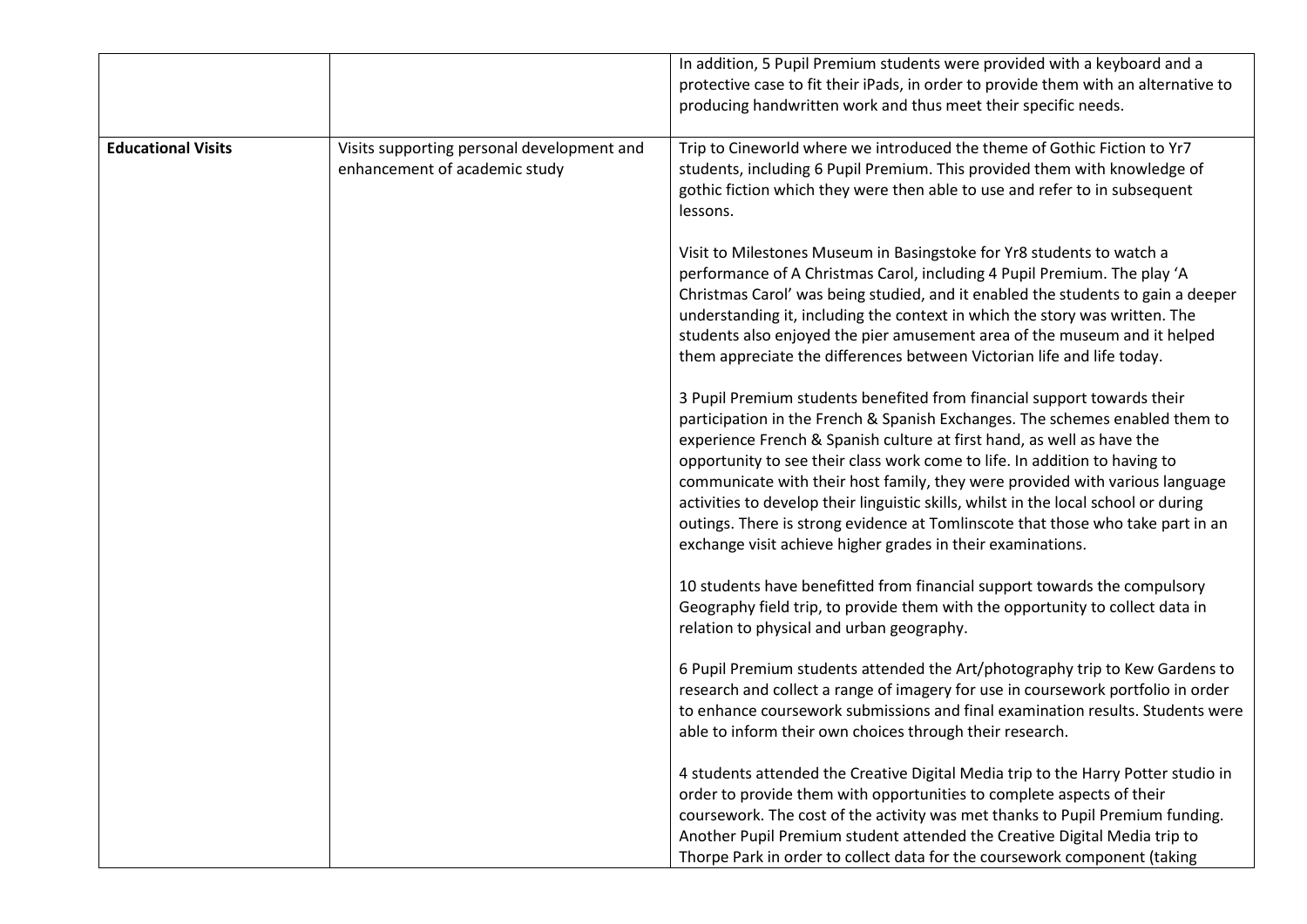|                                     |                                                             | photographs, video footage, recording soundscapes) and use the material to<br>produce competent coursework.                                                                                                                                                                    |
|-------------------------------------|-------------------------------------------------------------|--------------------------------------------------------------------------------------------------------------------------------------------------------------------------------------------------------------------------------------------------------------------------------|
|                                     |                                                             | 5 Pupil Premium students received financial support for the History Battlefields<br>trip in order to enable them to experience learning outside the classroom.                                                                                                                 |
|                                     |                                                             | 8 Pupil Premium students attended the Blood Brothers Theatre Trip thanks to<br>financial support, to improve the quality of verbal and written responses in class<br>and in examinations.                                                                                      |
|                                     |                                                             | A further 6 students experienced live theatre (as part of GCSE requirements)<br>through their attendance at the trip to a performance of Six. This enabled them<br>to analyse a live theatre performance as required in the exam.                                              |
|                                     |                                                             | 5 Pupil Premium students received financial support in order to partake in a visit<br>to Bletchley Park, to increase their understanding of Computer Science GCSE<br>topics.                                                                                                   |
| <b>Essentials</b>                   | Uniform                                                     | Items of uniform continued to be part-funded, and resources for curriculum<br>subjects continued to be provided for eligible students.                                                                                                                                         |
|                                     | Transport                                                   | Transport costs were met for students who required assistance with getting to<br>and from school. This was justified with students accessing examinations and<br>lessons on a regular basis.                                                                                   |
| <b>Extra-curricular involvement</b> | Musical instrument and tuition costs                        | Significant investment in supporting 6 Pupil Premium students to play an<br>instrument. Pupil Premium students had extra-curricular tuition paid for with<br>Flute, Saxophone and Clarinet lessons. These continued online during lockdown.                                    |
|                                     | Ski trip                                                    | 5 Pupil Premium students benefitted from financial support towards their<br>participation in the annual ski trip.                                                                                                                                                              |
| <b>Training and learning</b>        | Department bids for funds in order to improve               | Pupil Premium funding is sought by departments through a bid system in order to                                                                                                                                                                                                |
| resources                           | outcomes for eligible students in specific<br>subject areas | acquire resources and develop materials specifically aimed at improving<br>educational outcomes for eligible students e.g. Maths equipment, controlled<br>assessment materials in Design Technology, Catering materials, Photography<br>materials, Art packs & materials, etc. |
|                                     |                                                             | 7 Pupil Premium Photography students and 1 Art student were provided free of<br>charge with all materials required for the course.                                                                                                                                             |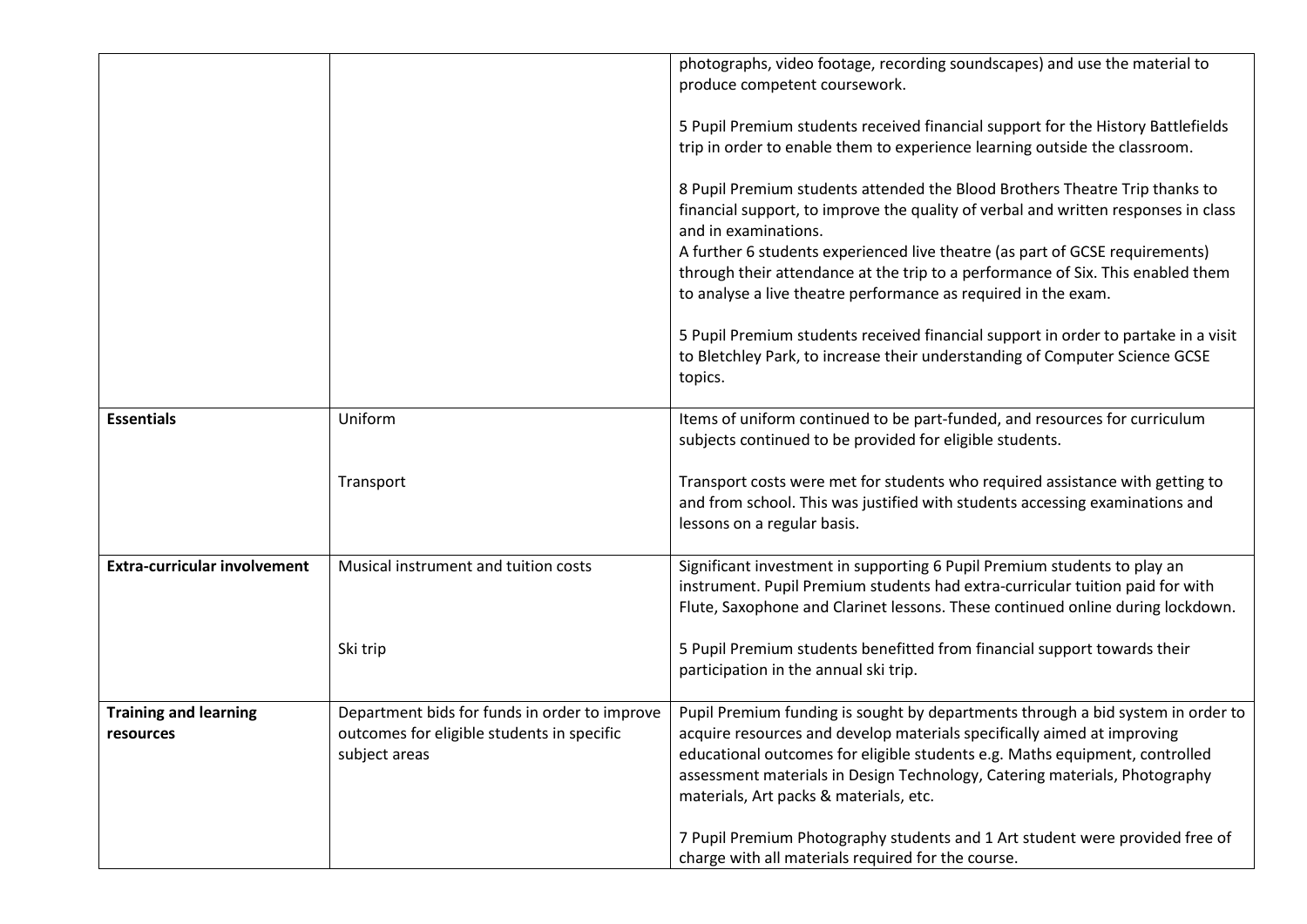|                                                              |                                                                                      | Another 4 students were provided with exam sketchbooks needed for the<br>January session.<br>113 Pupil Premium were provided with all necessary materials/ingredients so<br>that they could participate in their practical Technology lessons. This also<br>provided them with the opportunity to take home products that were made in<br>the lessons, and share their achievements with their families (continued<br>throughout lockdown).                                                                                                                                                                        |
|--------------------------------------------------------------|--------------------------------------------------------------------------------------|--------------------------------------------------------------------------------------------------------------------------------------------------------------------------------------------------------------------------------------------------------------------------------------------------------------------------------------------------------------------------------------------------------------------------------------------------------------------------------------------------------------------------------------------------------------------------------------------------------------------|
| <b>Teaching and Learning</b>                                 |                                                                                      | Although it has not been possible to measure progress as usual owing to the<br>lockdown situation, student engagement with remote learning and the quality of<br>work produced were monitored regularly, with a specific focus on Disadvantaged<br>students. The feedback obtained from staff was used by Heads of Year to make<br>contact with families as appropriate, in order to develop strategies wherever<br>expectations were not met.<br>Specific Disadvantaged students were first to be targeted for a return to school<br>under supervision, before the summer break and any other groups of students. |
| <b>Revision materials and</b><br>additional support          | <b>Revision cards</b><br><b>Revision Guides</b>                                      | 3 Pupil Premium students following the GCSE PE course were provided with AQA<br>revision cards for this subject, as well as SMART PE practice material.<br>All Pupil premium students had revision guides bought for them in Years 10 or 11<br>in Computer Science, English, French, History and Maths.                                                                                                                                                                                                                                                                                                            |
|                                                              | Professional Work resource                                                           | 1 Pupil Premium student was provided with resources to assist with the<br>coursework element of the Dance course.                                                                                                                                                                                                                                                                                                                                                                                                                                                                                                  |
|                                                              | <b>Private Tutoring</b>                                                              | 1 Pupil Premium student received financial support towards the cost of a Private<br>Tutor in Maths.                                                                                                                                                                                                                                                                                                                                                                                                                                                                                                                |
|                                                              | Provision of Online resources for students not<br>attending school & those at school | Educational provision was made through Online Surrey school lessons for a Pupil<br>Premium student and NWSSS for a further Pupil Premium student.                                                                                                                                                                                                                                                                                                                                                                                                                                                                  |
| <b>Health and well-being</b><br><b>Developing Aspiration</b> | Counselling                                                                          | 'Relate' counselling available to all students in school with a range of social and<br>emotional difficulties. As at end of July 2020, 8 students were on the being-seen<br>list, 33 students on the waiting list, 16 students finished sessions, 4 students<br>declined, and a further 4 students were pending (on the waiting list, but not<br>ready). From the previous figures, 12 were Pupil Premium students.                                                                                                                                                                                                |